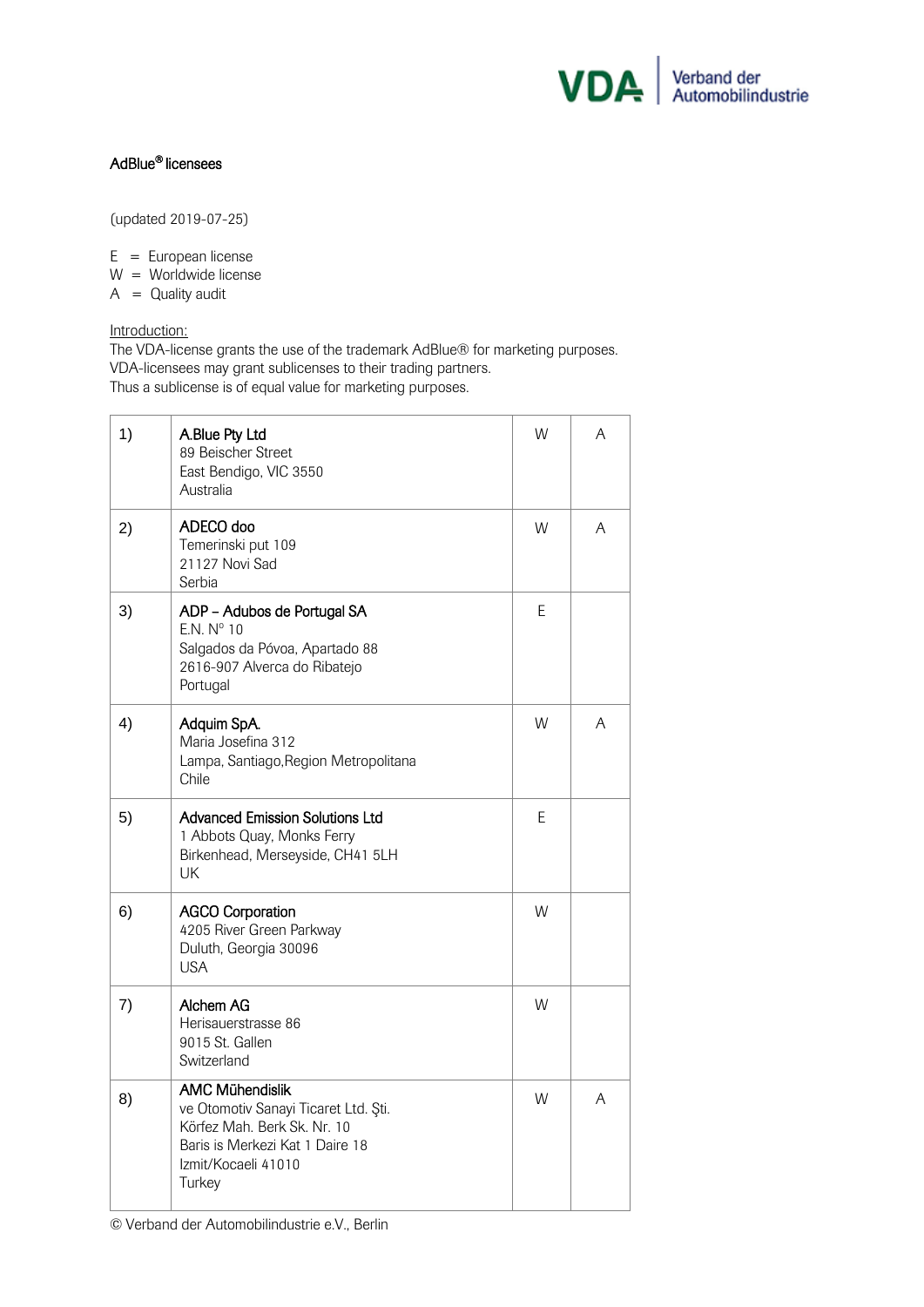

| 9)  | AMIA CO., LTD.<br>No. 19, Dagong Road<br>Dayuan Shiang,<br>Taoyuan County 33759<br>Taiwan                                                                     | W     | A |
|-----|---------------------------------------------------------------------------------------------------------------------------------------------------------------|-------|---|
| 10) | A One Chemical Co. Ltd<br>341-10, Yedok-Ro, Bongsan-Myeon, Yesangun<br>Chungcheongnam-do, 340-943<br>South-Korea                                              | W     | A |
| 11) | Apar Industries Limited<br>Apar House, No.5, Corporate Park<br>Sion Trombay Road, Chembur<br>400071, Mumbai<br>India                                          | W     | A |
| 12) | APRO JAPAN CO., LTD<br>1-1-17 Oyodo-Kita, Kita-ku,<br>Osaka 531-0077<br>Japan                                                                                 | W     | A |
| 13) | AQUASYSTEM Co., Ltd.<br>K1 Bldg., 6F, 1-3-1 Kyo-Machi<br>Hikone, Shiga 522-0081<br>Japan                                                                      | Japan |   |
| 14) | ARAN S.r.l.<br>Via Saverio Mercadante 3<br>20124 Milan<br>Italy                                                                                               | E     | A |
| 15) | Arbey Kimyevi Madde ve Sanayi Dış Tic. Ltd. Şti.<br>Cumhuriyet Mah. Gürpınar Yolu Cad.<br>Keleş Plaza NO:2 K:8/135<br>34520 Büyükçekmece / Istanbul<br>Turkey | W     | A |
| 16) | <b>Arteco LLC</b><br>2 Nizhnyaya doroga, Strelna<br>Saint-Petersburg, 198515<br>Russia                                                                        | W     | A |
| 17) | Aton Industry Co., Ltd.<br>25 Seogam-ro, 13-Gil, Iksan-si, Jeollabuk-do<br>South Korea                                                                        | W     | A |
| 18) | <b>AUSblue Pty Ltd</b><br>1 Beirne Road<br>Wulkuraka, Queensland, 4305<br><b>AUSTRALIA</b>                                                                    | W     | A |
| 19) | Autobahn Tank & Rast GmbH<br>Andreas-Hermes-Straße 7 - 9<br>53175 Bonn<br>Germany                                                                             |       |   |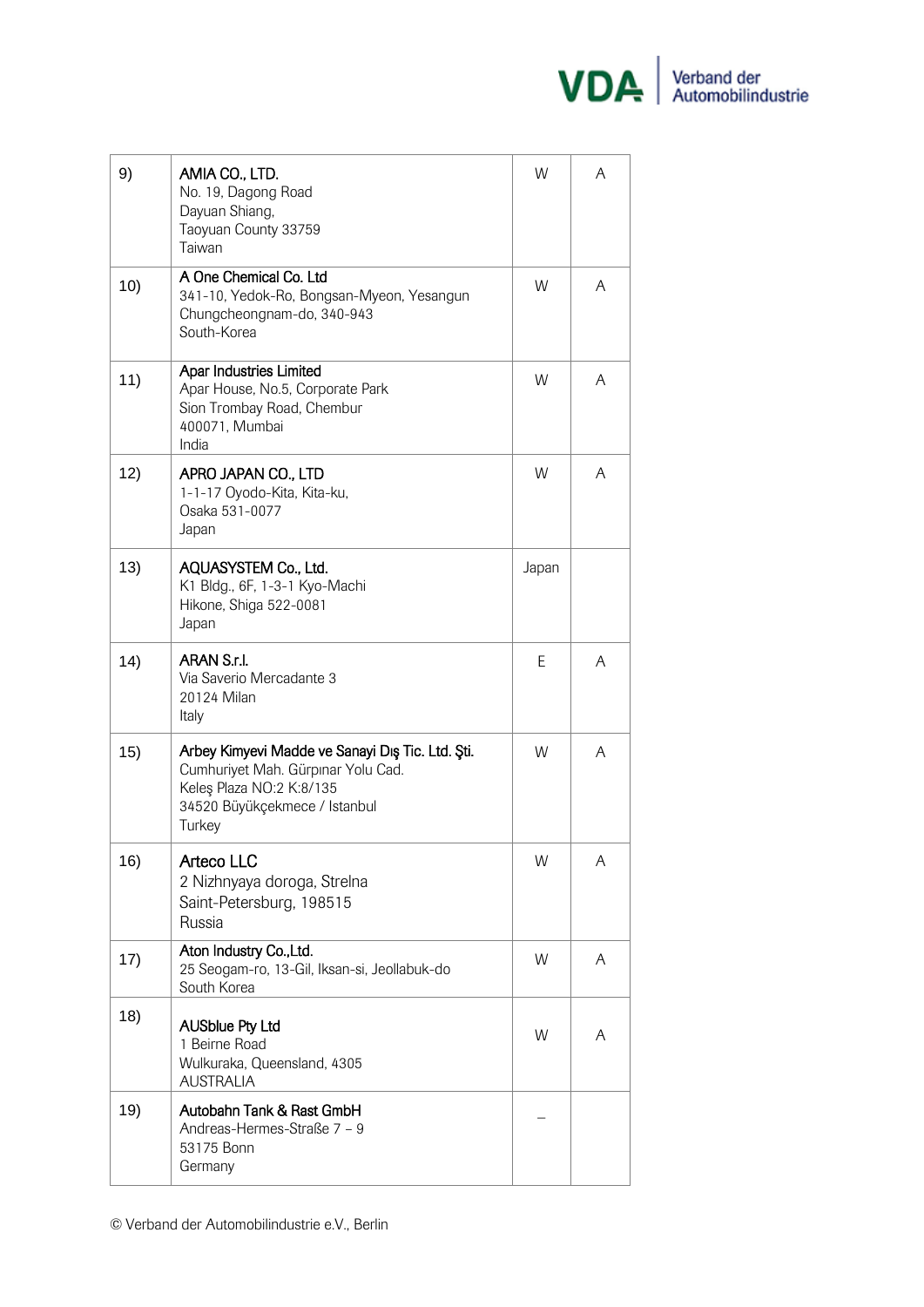

| 20) | Autoblue<br>B9 Ferguson Way<br>Kilbegs Business Park<br>Antrim - County Antrim<br>Northern Ireland - BT41 4LZ                                        | E | A |
|-----|------------------------------------------------------------------------------------------------------------------------------------------------------|---|---|
| 21) | Avion Service srl<br>Via Campagna di Brescia n.3<br>25018 Montichiari (Brescia)<br>Italy                                                             | Е |   |
| 22) | Azotal S.p.A.<br>Viale Papa Giovanni XXIII, 94/D<br>24121 Bergamo<br>Italy                                                                           | W | A |
| 23) | Banner Chemicals Ltd.<br>Hampton Court, Tudor Road,<br>Manor Park<br>Runcorn, Cheshire WA7 1TU<br><b>Great Britain</b>                               | W | A |
| 24) | <b>BASFSE</b><br>Carl-Bosch-Straße 38<br>67056 Ludwigshafen<br>Germany                                                                               | W |   |
| 25) | Beijing Yili Fine Chemicals Co., Ltd. (BlueTech)<br>West of Changdian Village,<br>Jinzhan Town, Chaoyang Dist., Beijing<br>Postcode: 100018<br>China | W | A |
| 26) | <b>BEROIL, S.L.</b><br>Ctra. Madrid Irun KM 247<br>09199 Rubena (Burgos)<br>Spain                                                                    | E | A |
| 27) | <b>BioBlue</b><br>7 Chamberlain St WINGFIELD 5013<br>Adelaide South<br>Australia                                                                     | W | A |
| 28) | <b>BLUEBASIC SRL</b><br>Via Mazzolari, 30<br>25019 SIRMIONE (BS)<br>P. IVA: 03205130986<br>Italy                                                     | W | A |
| 29) | <b>BLUE CHEM - INDÚSTRIA E</b><br>COMÉRCIO, S.A.<br>Av. Conde de Arnoso, 201Arnoso (Sta. Maria)<br>4770-526 Vila Nova de Famalicão<br>Portugal       | W | A |
| 30) | <b>BluePlus Technology Ltd.</b><br>Flat E, 3/F, Wah Lik Industrial Centre<br>459-469 Castle Peak Road<br>Tsuen Wa, Hongkong<br>VR China              | W | A |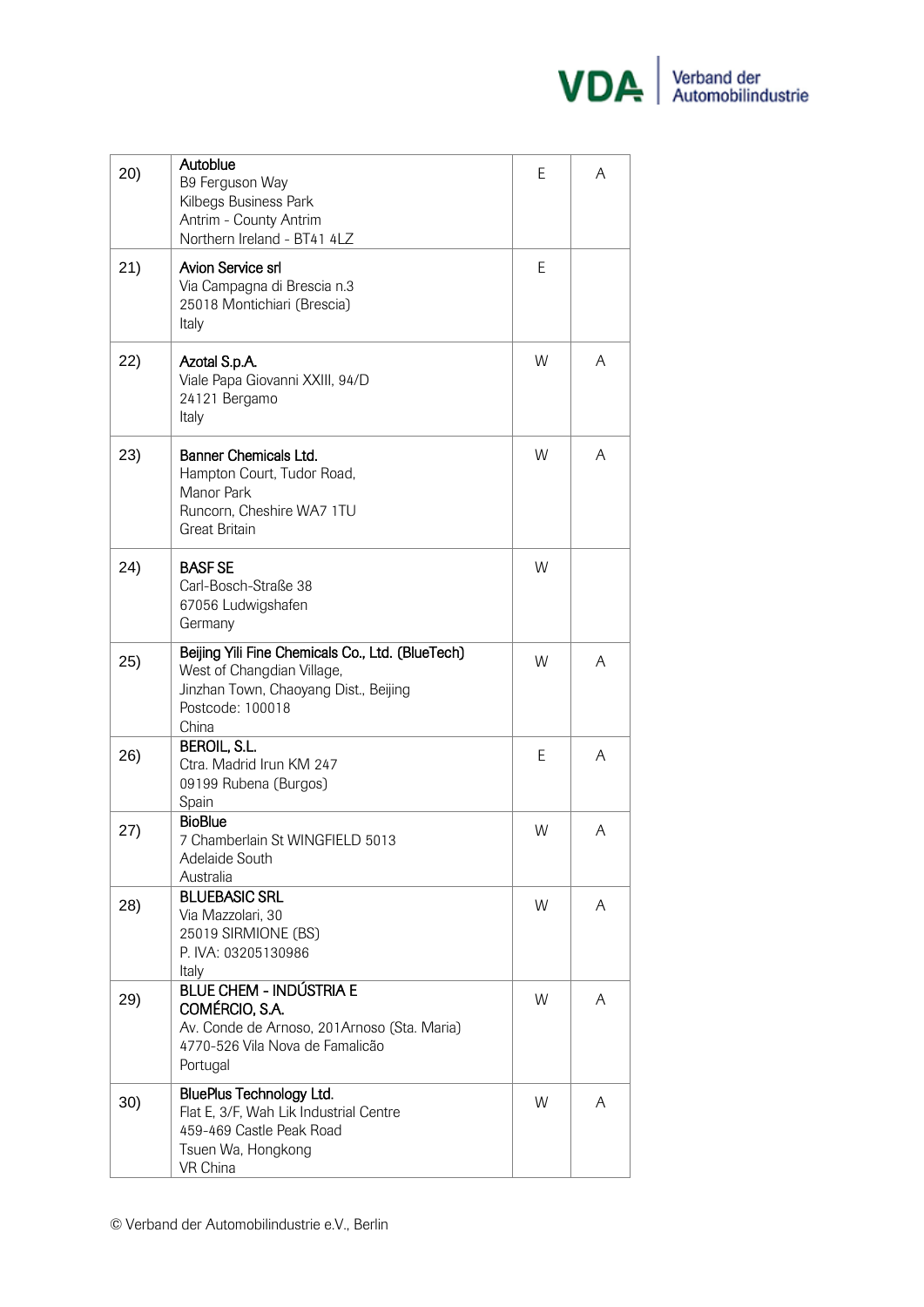

| 31) | Blue Sky Environmental Technologies (Pty) Ltd.<br>126 Sarel Baard Cresent,<br>(Gateway Industrial Park),<br>0157 Centurion Tshwane (Rooihuiskraal),<br>South Africa | W  | A |
|-----|---------------------------------------------------------------------------------------------------------------------------------------------------------------------|----|---|
| 32) | Bluetec Co., Ltd.<br>78, Dongsansaneopdanji-ro,<br>Dongsan-ri, Yeonmu-eup, Nonsan-si,<br>Chungcheongnam-do, Korea (33010)<br>South-Korea                            | W  | A |
| 33) | <b>Bluetech Holdings Limited</b><br>Unit 2319, 23/F., The Metropolis Tower<br>10 Metropolis Drive<br>Hunghom, Kowloon<br>Hong Kong                                  | W  | A |
| 34) | Bayerische Motorenwerke Aktiengesellschaft<br>Petuelring 130<br>80788 München                                                                                       | W  |   |
| 35) | Borealis L.A.T. GmbH<br>St.-Peter-Strasse 25<br>4021 Linz<br>Austria                                                                                                | W  |   |
| 36) | Robert Bosch GmbH<br>Wernerstraße 1<br>70469 Stuttgart<br>Germany                                                                                                   | W  |   |
| 37) | BP p.l.c.<br>1. St. James's Square<br>London, SW1Y 4PD<br>UK                                                                                                        | W  |   |
| 38) | <b>Brenntag Nordic AB</b><br>Koksgatan 18<br>20211 Malmö<br>Sweden                                                                                                  | Ε  |   |
| 39) | Brenntag S.p.A.<br>Milanofiori Strada 6 Pal, A/13<br>20090 Assago (MI)<br>Italy                                                                                     | E. | A |
| 40) | <b>Brockley Group Ltd</b><br>1 Abbey St<br>Howth, Co. Dublin<br>Ireland                                                                                             | W  |   |
| 41) | Central Chemical Supplies Ltd.<br>44 Hall Road<br>Donaghcloney, Craigavon, BT66 7LJ<br>Northern Ireland                                                             | E  | A |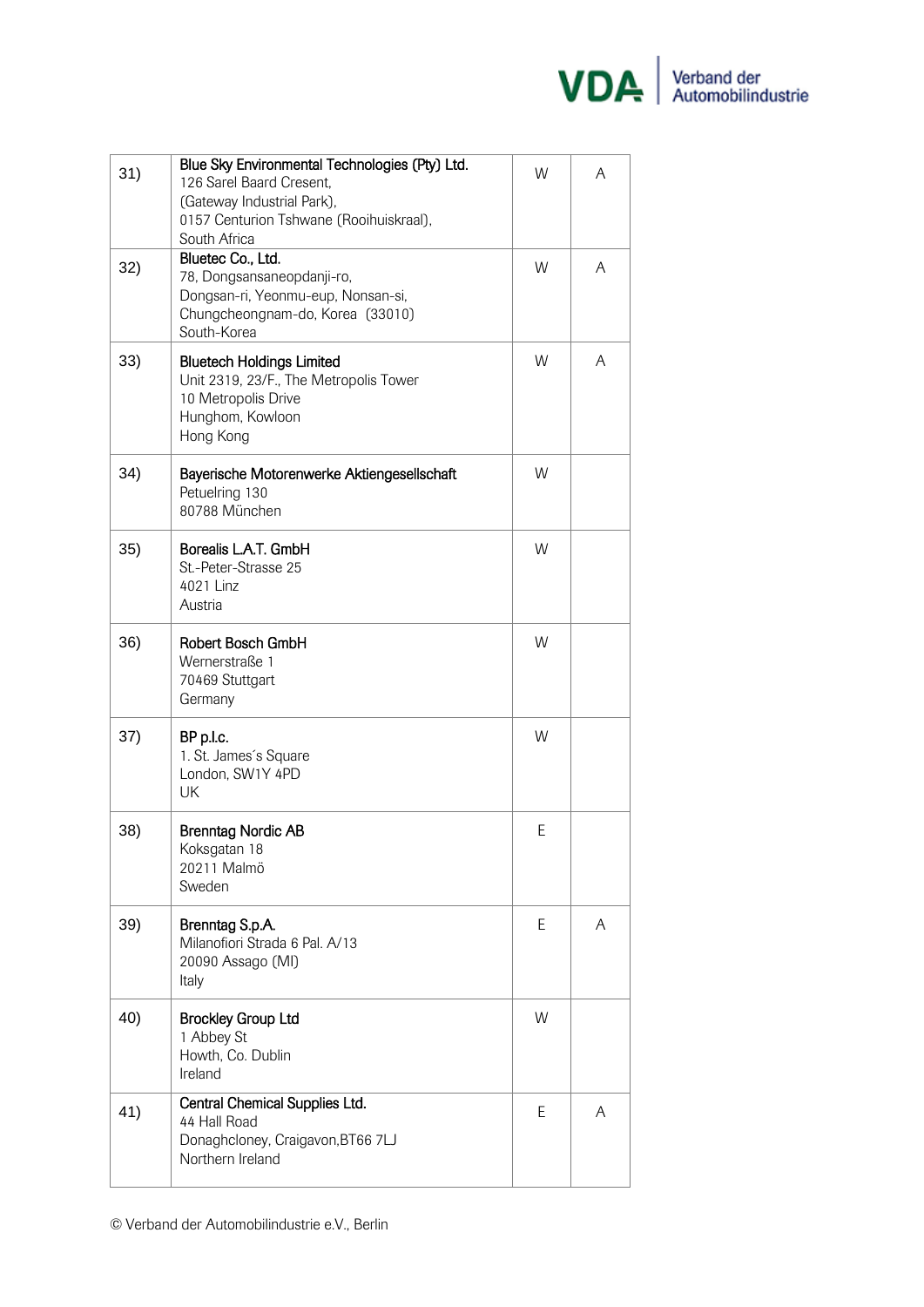

| 42) | <b>Chempro Logistics Limited</b><br>12H Cape Hill Road<br>Pukekohe 2340<br>New Zealand                                                                                                       | W | A |
|-----|----------------------------------------------------------------------------------------------------------------------------------------------------------------------------------------------|---|---|
| 43) | Chem Steel Global Co., Ltd<br>334, Maehwaguin-ro, Jangan-myeon,<br>Boeun-gun, Chungcheongbuk-do<br>Office: Room No. 702, Cheil BLDG,<br>15 Mallijae-ro, 04214, Mapo-gu, Seoul<br>South Korea | W | A |
| 44) | <b>CHIMITEX SPA</b><br>Via A. Vespucci, 8<br>21054 FAGNANO OLONA (VA)<br>Italy                                                                                                               | Ε | A |
| 45) | Chimpex Industriale Società per Azioni<br>Zona Industriale Pascarola<br>80023 Caivano (NA)<br>Italy                                                                                          | E | A |
| 46) | Comercial Godo, S.L.<br>CL Francia, 13<br>08700 Igualada<br>Spain                                                                                                                            | W | A |
| 47) | <b>Continental AG</b><br>Vahrenwalderstr. 9<br>30165 Hannover<br>Germany                                                                                                                     | W |   |
| 48) | CrossChem d.o.o.<br>Zagrebška cesta 20<br>2000 Maribor<br>Slovenija                                                                                                                          | Ε | A |
| 49) | CrossChem International Ltd.<br>Maskavas iela 450A<br>Riga LV-1063<br>Latvija                                                                                                                | W | A |
| 50) | Cummins Inc.<br>806 Jackson St., MC 91640<br>Columbus, IN 47201<br><b>USA</b>                                                                                                                | W | A |
| 51) | DAF Trucks N.V.<br>Hugo van der Goeslaan 1<br>Postbus 90065,<br>5600 PT Eindhofen<br>The Netherlands                                                                                         | E |   |
| 52) | Daimler AG<br>70546 Stuttgart<br>Germany                                                                                                                                                     | W |   |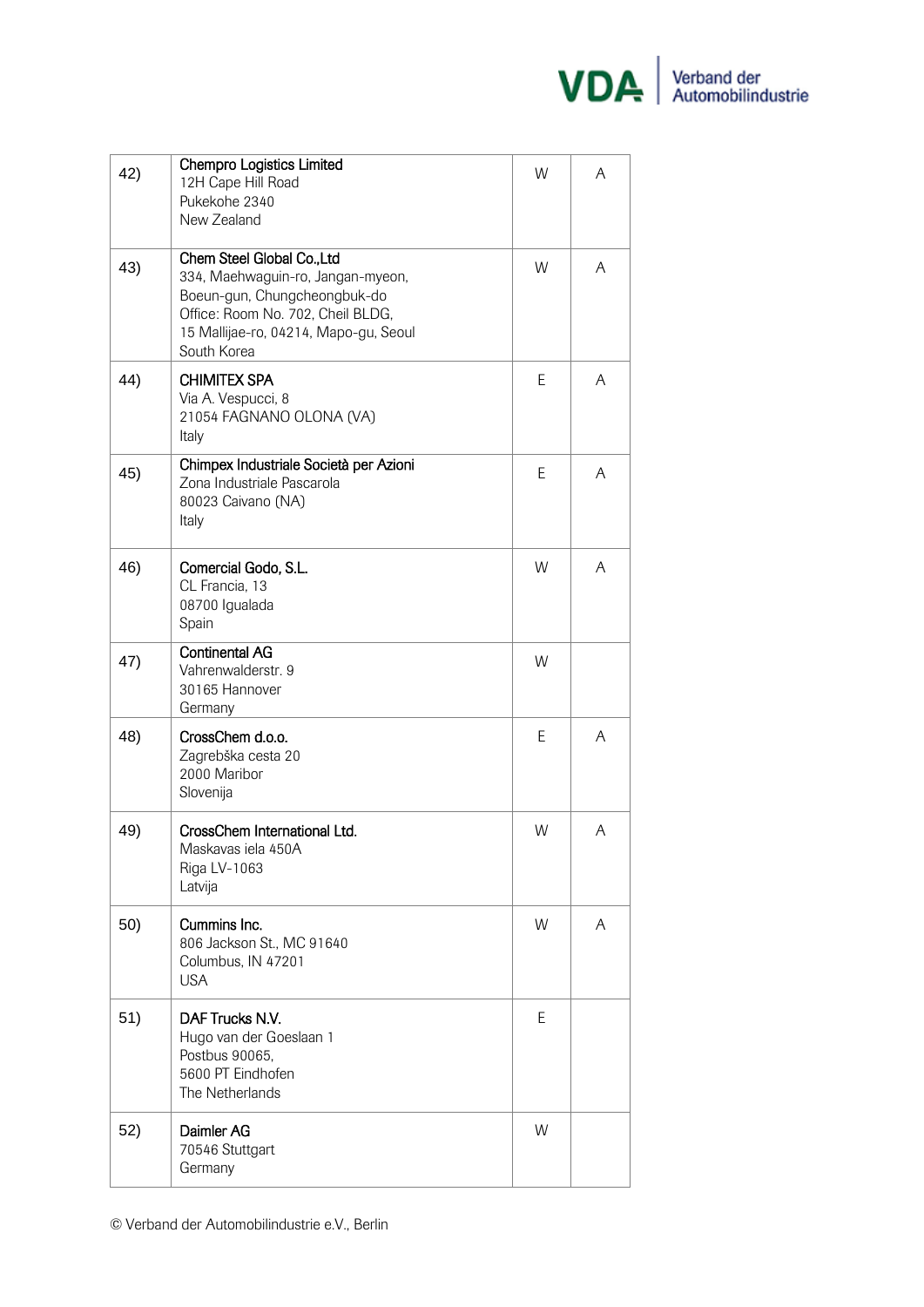

| 53) | Delopoulos S.A.<br>Office: L. TATOIOU 102, N. Erithrea, Athens 14671<br>Factory: L. Megaridos 204, Aspropyrgos 19300<br>Greece                                      | E | A |
|-----|---------------------------------------------------------------------------------------------------------------------------------------------------------------------|---|---|
| 54) | <b>DIFRAMA SAS</b><br>11 Rue du Marais - Parc d'activitäs la Galance -<br>62430 Sallaumines<br>France                                                               | W | A |
| 55) | <b>DPG Australia Pty Ltd</b><br>PO Box 7648<br>Baulkham hills<br><b>NSW 2153</b><br>Production: 3/460-462 Victoria street<br>Wetherill park NSW 2163<br>Australia   | W | A |
| 56) | Duslo, a.s.<br>Postfach 33, 927 03 ŠAĽA<br>Slovakia                                                                                                                 | W |   |
| 57) | <b>EECA</b><br>29 rue Stevenson<br>97420 (Le) Port<br>Reunion Island                                                                                                | Е | A |
| 58) | <b>Egyptian Fertilizers Company</b><br>First Industrial Zone<br>North West Gulf of Suez Ain Sokhna<br>P.O.B 318, Suez 43111<br>Egypt                                | W | A |
| 59) | <b>ELAFLEX HIBY Tanktechnik</b><br>GmbH & Co. KG<br>Schnackenburgallee 121<br>22525 Hamburg<br>Germany                                                              | E | A |
| 60) | Elex Control Systems Ltd.<br>P.O.Box 8, 30300 Atlit<br>Israel                                                                                                       | W |   |
| 61) | Enida Kimya San. Ve Tic. Ltd. Sti.<br>Akbez Mah.Turgut Özal Blv.No:126<br>Hassa / HATAY<br>Office: Hassa V.D./No:335 045 18 53<br>Tic.Sic.No:Kırıkhan-588<br>Turkey | W | A |
| 62) | ENI S.p.A.<br>Divisione Refining & Marketing<br>Via Laurentina 449, 00142 Roma<br>Italy                                                                             | W |   |
| 63) | Eurochem<br>Novomoskovskiy Azot (NAK Azot)<br>10 Svyazi St. Novomoskovsk<br>301651 Tula Region<br>Russian Federation                                                | W | A |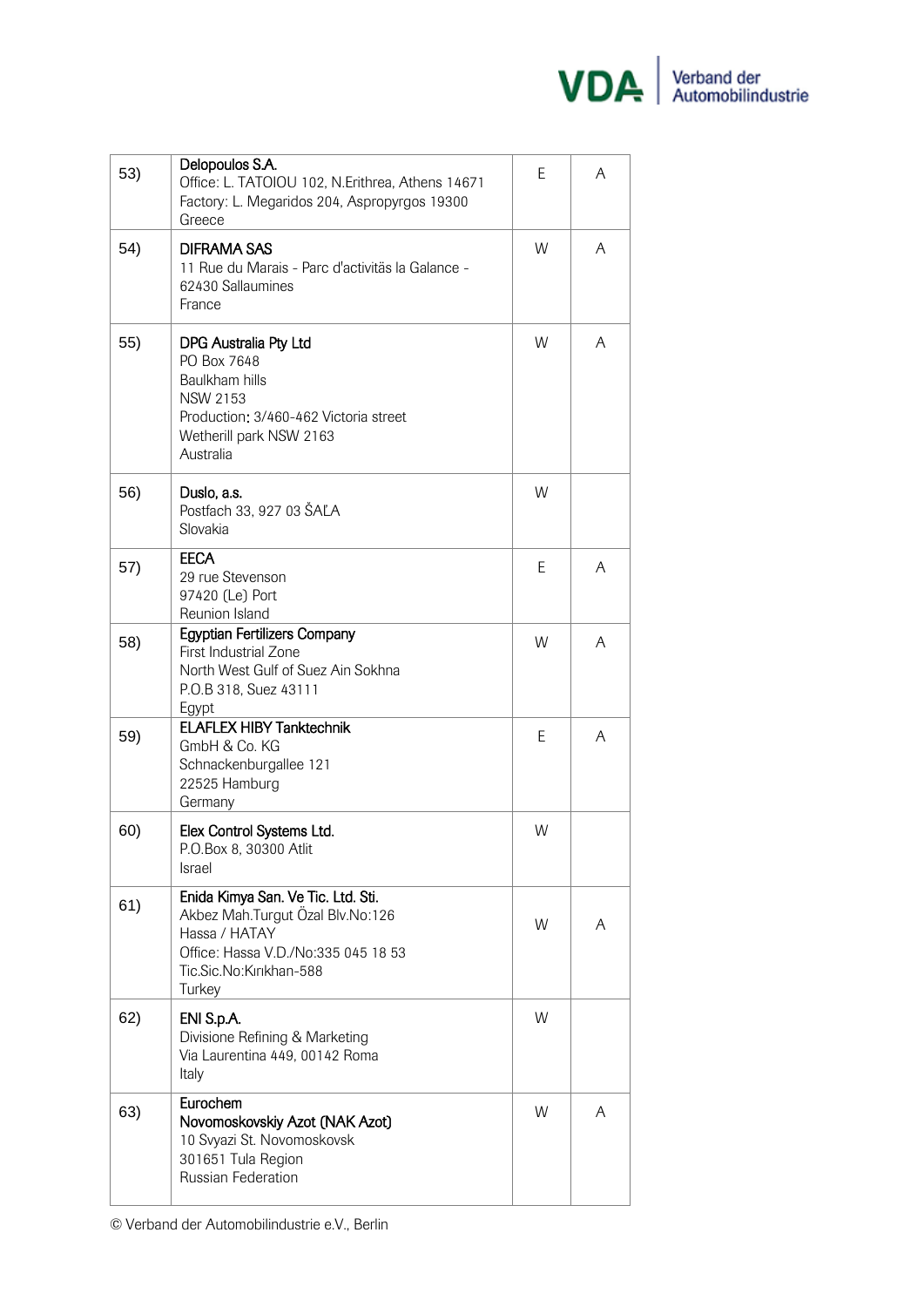

| 64) | Euroliquids BV<br>Moezelweg 151<br>3198 LS Europoort Rotterdam<br>The Netherlands                                               | E | A |
|-----|---------------------------------------------------------------------------------------------------------------------------------|---|---|
| 65) | Fabrika maziva - FAM a.d.<br>Jastrebacka 14<br>37 000 Kruševac<br>Serbia                                                        | W | A |
| 66) | Fertiberia S.A.<br>Torre Espacio, Paseo de la Castellana 259 D<br>28046 Madrid<br>Spain                                         | W |   |
| 67) | Fiat Group Automobiles SpA<br>Corso Giovanni Agnelli 200<br>10135 Torino<br>Italy                                               | W |   |
| 68) | Finish Metal Plating, S.L.<br>C/ Miquel Torelló i Pagés nº 42 Pol. Ind. El Pla<br>08750 Molins de Rei.<br>Barcelona<br>Spain    | W | A |
| 69) | Finke Mineralölwerk GmbH<br>Rudolf-Diesel-Strasse 1<br>27374 Visselhövede<br>Germany                                            | W | A |
| 70) | FLACO-Geräte GmbH<br>Isselhorster Strasse 377-379<br>33334 Gütersloh<br>Germany                                                 | Е | A |
| 71) | <b>FORESA Industrias</b><br>Químicas del Noroeste, S.A.U.<br>Avda Doña Urraca nº91<br>36650 Caldas de Reis, Pontevedra<br>Spain | E | A |
| 72) | Galavan Supplements Ltd./ EuroBlue Ltd.<br>Ballybrennan, Clonroche<br>Enniscorthy Co. Wexford<br>Ireland - Y21XH70              | E | A |
| 73) | <b>UAB Gaschema</b><br>Jonalaukio k. 1<br>55296 Jonavos raj.<br>Lithuania                                                       | E |   |
| 74) | <b>General Motors Holdings LLC</b><br>300 Renaissance Center<br>Detroit, Michigan<br>USA, 48265-3000                            | W |   |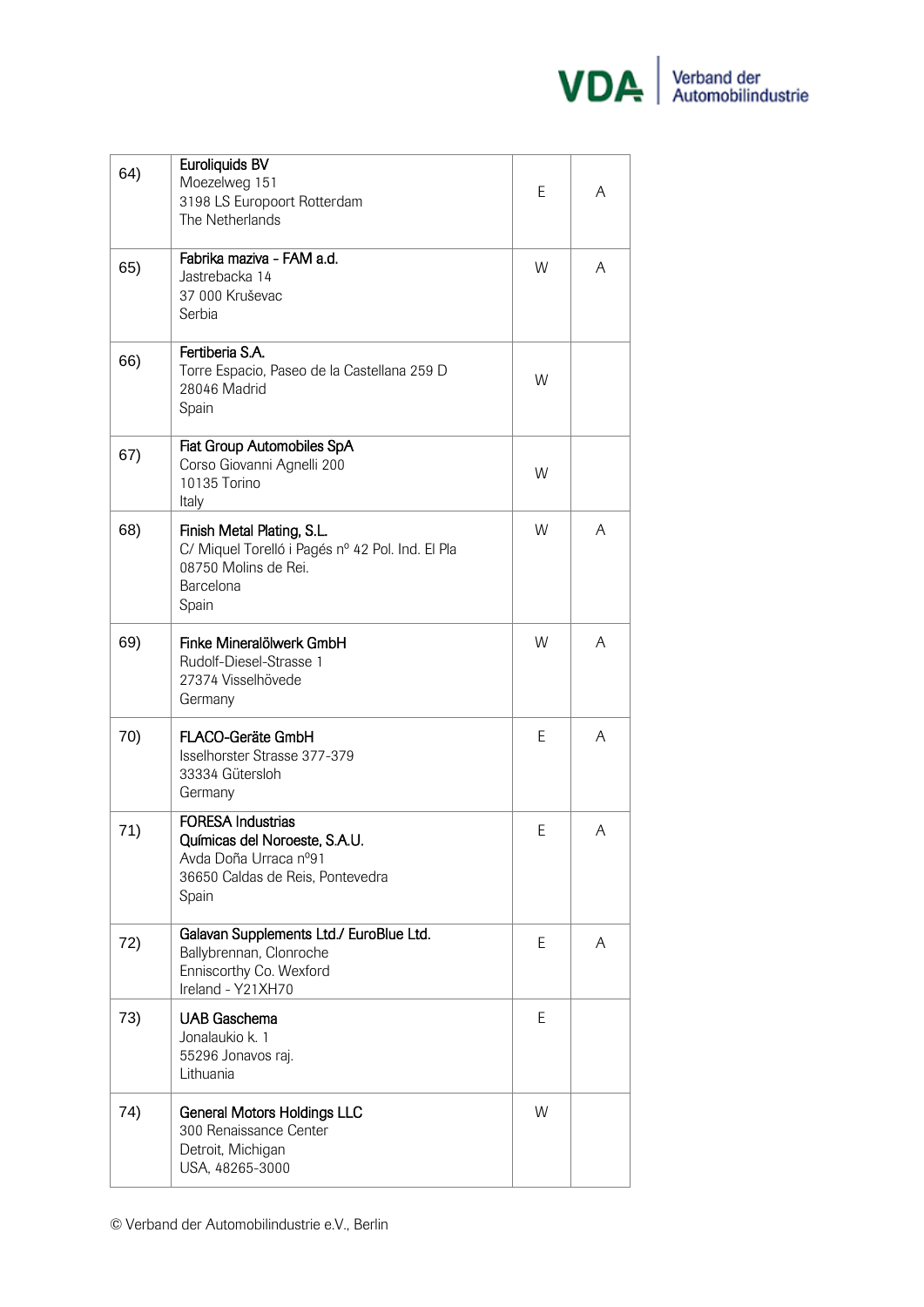

| 75) | Gequisa, General Quimica S.A.<br>Ctra. Miranda de Ebro-Puentelarra, km. 5<br>Apartado 13 - 09200 Miranda de Ebro<br>01213 Zubillaga - Lantarón (Álava)<br>Spain                              | W | A |
|-----|----------------------------------------------------------------------------------------------------------------------------------------------------------------------------------------------|---|---|
| 76) | Global Chemical Green Ltd.<br>22, 91 BonGil MTV 1-Ro DanWon-gu<br>AnSan-si, Gyeonggi-do<br>South-Korea                                                                                       | W | A |
| 77) | Gorbea Combustibles Y Derivados S.L.<br>Pol.Ind.Erletxes, Plat.I-Nave 23<br>48960 Galdakao (Bizkaia)<br>Spain                                                                                | E | A |
| 78) | GreenChem Holding B.V.<br>Gravinnen van Nassauboulevard 95<br>4811 BN Breda<br>The Netherlands                                                                                               | W |   |
| 79) | <b>Green Emissions Australasia Pty Ltd</b><br>305 Frankston Dandenong Road<br>Dandenong South 3175, VICTORIA<br>Production: 1/32 Judge Street<br>SUNSHINE 3020, VICTORIA<br><b>AUSTRALIA</b> | W | A |
| 80) | Grupa Azoty Zaklady Azotowe "Pulawy" S.A. - Aleja<br>Tysiaclecia Panstwa Polskiego 13<br>24-110 Pulawy<br>Poland                                                                             | W |   |
| 81) | Güven Anadolu Ltd. Sti.<br>E-90 Karayolu üzeri Hantepesi<br>Mevkij DFM-PFT tesisleri<br>51900 Ulukisla - Nidge<br>Turkey                                                                     | W | A |
| 82) | Hans de Baat Olieprodukten BV<br>Griendweg 80<br>4209 DB Schelluinen-West<br>Nederland/Holland                                                                                               | E | A |
| 83) | Hardman Chemicals Pty Ltd<br>11 Boden Road<br>Seven Hills 2147<br>Australia                                                                                                                  | W | A |
| 84) | H.J Chemical (Brother Bond) Co., Ltd.<br>87-2, Chukhyeonsandan-ro, Tanhyeon-myeon<br>Paju-si, Gyeonggi-do<br>South Korea                                                                     | W | A |
| 85) | <b>B.</b> Hohenadel UG<br>Siemensstrasse 5<br>86558 Hohenwart<br>Germany                                                                                                                     | E | A |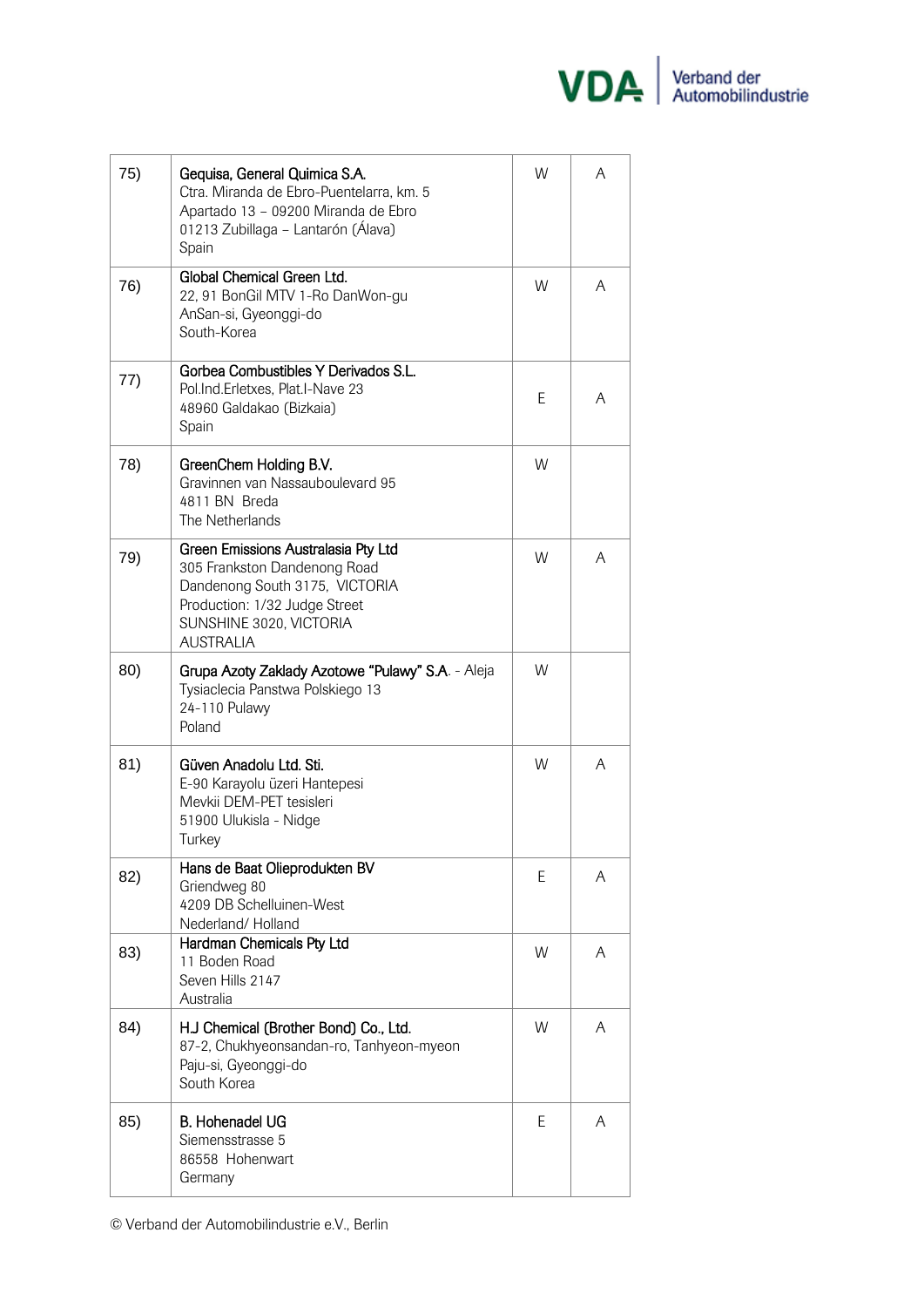

| 86) | H-Plus Eco Ltd.<br>6F, J-Tower, 158-3, Seokchon-dong<br>Songpa-gu, Seoul 135-080<br>Korea                                             | W     |   |
|-----|---------------------------------------------------------------------------------------------------------------------------------------|-------|---|
| 87) | Huchems Fine Chemical Corp.<br>19FL, Kukdong Bldg., 60-1<br>Chungmuro-3Ga, Jung-Gu, Seoul, 100-705<br>Korea                           | W     | A |
| 88) | Hyundai Motor Company<br>12 Heulleung-ro, Seucho-gu<br>06797 Seoul<br>Republic of Korea                                               | W     |   |
| 89) | Ilario Ormezzano SAI S.p.A.<br>Via Cavour 120,<br>13894 Gaglianico (BI)<br>Italy                                                      | W     | A |
| 90) | Incitec Pivot Limited of Level 828<br>Freshwater Place.<br>Southbank VIC, 3006<br>Australia                                           | W     | A |
| 91) | INDUSTRIA QUIMICA RIO BLANCO, S.L.<br>Parque Empresarial Espineira, 9<br>15930 Boiro - A Coruna<br>Spain                              | E     | A |
| 92) | Innoco Oil Pte Ltd<br>36 Tanjong Penjuru<br>Singapore ZIP: 609031                                                                     | W     | A |
| 93) | Integer Research Ltd.<br>Invicta House, 108-114 Golden Lane<br>London, EC1Y 0TL<br>UK                                                 |       |   |
| 94) | Interion Pte Ltd<br>64 Senoko Road<br>Singapore 758126                                                                                | W     | A |
| 95) | <b>INUI Corporation</b><br>2-5, 2-Chome, Doshomachi,<br>Chuo-ku, Osaka, 541-0045<br>Japan                                             | Japan |   |
| 96) | I.P.M. INYECCIONES PLASTICAS MECACONTROL<br>Crta.Tudela - Tarazona, Km.10,<br>Apdo. Correos, 31,<br>31520 CASCANTE (Navarra)<br>Spain | Ε     | A |
| 97) | Ishii Oil Company Ltd.<br>682-1 Shima, Ikeda-cho,<br>Miyoshi-shi, Tokushima 778-0005<br>Japan                                         | Japan |   |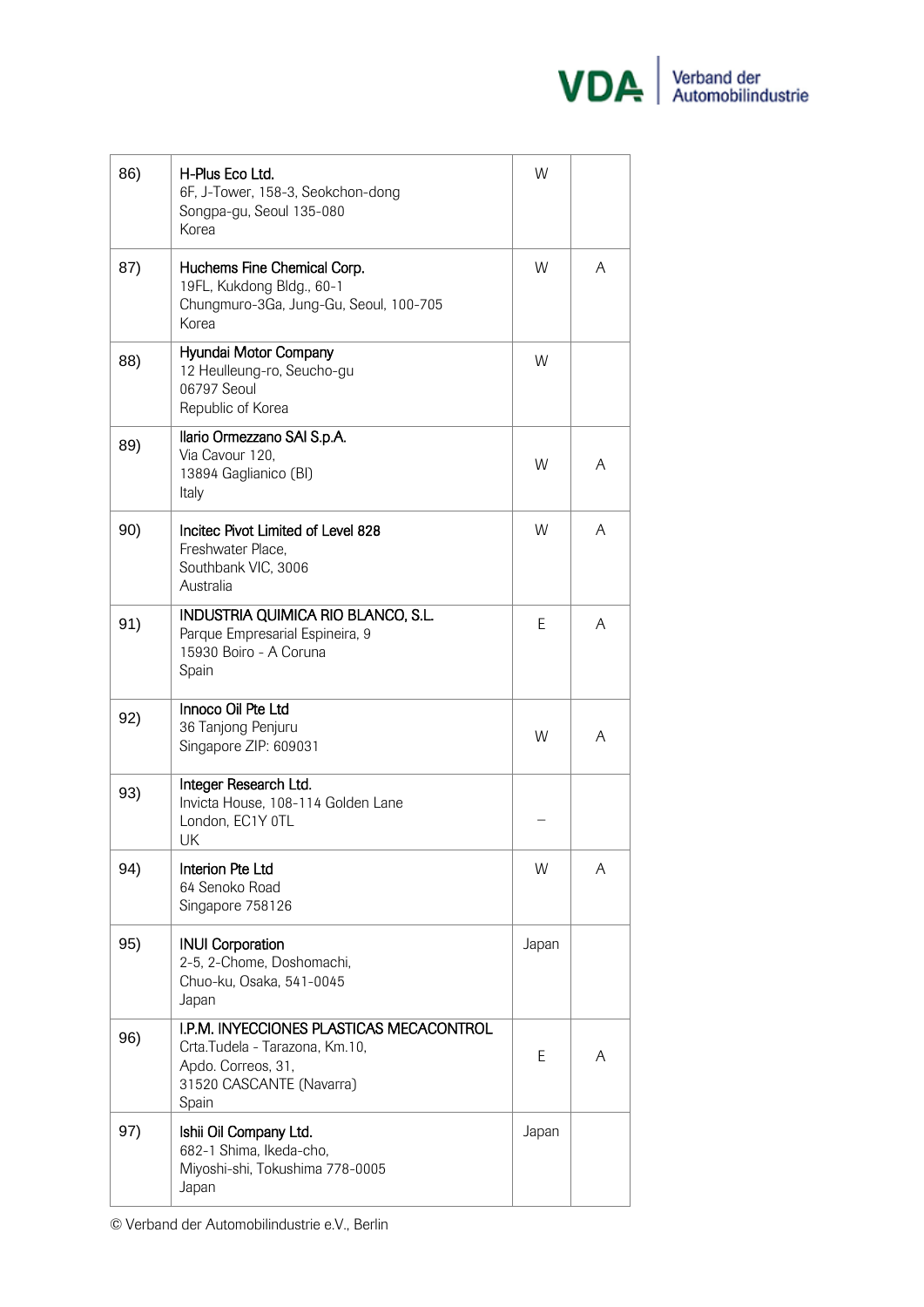

| 98)  | <b>ISUZU MOTORS Limited</b><br>6-26-1 Minami-Oi, Shinagawa-ku,<br>Tokyo 140-8722<br>Japan                                                                   | W     |   |
|------|-------------------------------------------------------------------------------------------------------------------------------------------------------------|-------|---|
| 99)  | Iveco SpA<br>Via Puglia 35<br>10156 Turin<br>Italy                                                                                                          | W     |   |
| 100) | Iwatani Chemical Industry Co. Ltd.<br>3-9-13 Nishinakajima, Yodogawa-KU,<br>Osaka 532-0011<br>Japan                                                         | Japan | A |
| 101) | JetBlue Kimya San.Tic.Ltd.Şti.<br>Istasyon Mah. Yazmali Sok. No: 10, 41135<br>Kartepe Kocaeli<br>Turkey                                                     | W     | A |
| 102) | Jose Guillén e Hijos S.L<br>Avda. Alfonso X El Sabio, 4.<br>30560 Alguazas - Murcia.<br>Apdo. correos 772<br>Spain                                          | Ε     | A |
| 103) | JSJ Co., Ltd.<br>2-6-8 Uriwari-Nishi, Hirano-ku,<br>Osaka-shi Osaka<br>Japan 547-0025                                                                       | W     | A |
| 104) | Kelas Environmental Protection Technology Co., Ltd.<br>No. 9, Jiangcheng Avenue,<br>Economic & Technology Development Zone<br>Nanjing Jiangsu<br>P.R. China | W     | A |
| 105) | KG Chemical Co., Ltd.<br>429-1, Okgil-dong, Sosa-gu<br>Bucheon-si, 422-080<br>South Korea                                                                   | W     | Α |
| 106) | Kia Motors Corporation<br>12 Heulleung-ro, Seucho-gu<br>06797 Seoul<br>Republic of Korea                                                                    | W     |   |
| 107) | Komatsu Ltd.<br>2-3-6 Akasaka, Minato-ku,<br>Tokyo 107-8414,<br>Japan                                                                                       | W     | A |
| 108) | KRUSE GmbH & Co. KG<br>Sanssouci 12<br>58802 Balve<br>Germany                                                                                               | W     |   |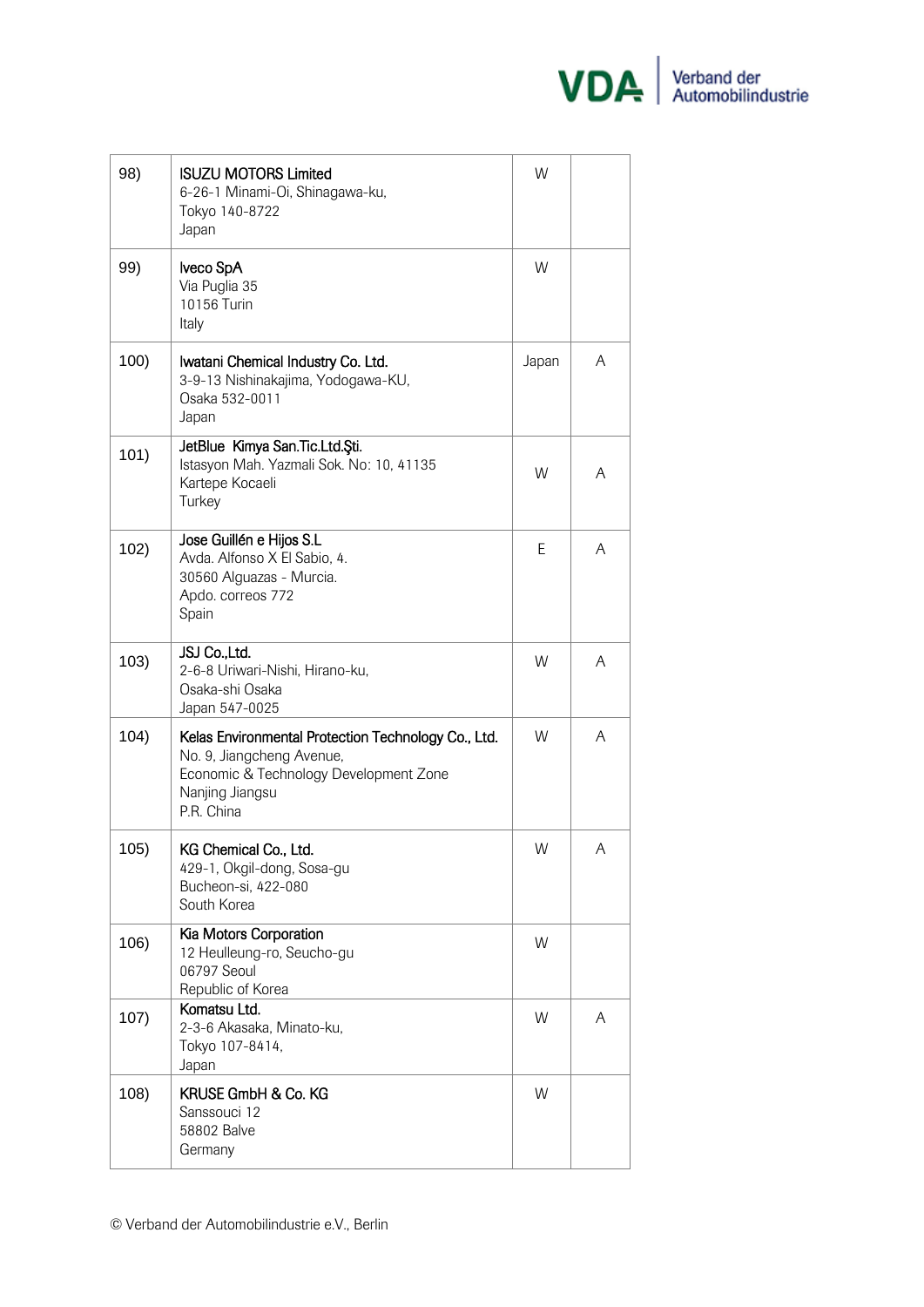

| 109) | KUKDONG JEYEN Co. Ltd.<br>2, Hwasan 1-gil, Onsan-eup<br>Ulju-gun, Ulsan<br>South Korea                                                                                | W     | A |
|------|-----------------------------------------------------------------------------------------------------------------------------------------------------------------------|-------|---|
| 110) | Kumsung E&C CO., LTD.<br>(Ban-Wol Industrial Complex 7B-1L)<br>406-10(7th block, 1st lot),<br>Moknae-dong, Danwon-gu, Ansan-si,<br>487-890 Gyeonggi-do<br>South Korea | W     | A |
| 111) | Landowner Products Ltd<br>Farley, Much Wenlock,<br>Telford, Shropshire, TF13 6NX<br>United Kingdom/ England                                                           | Е     | A |
| 112) | LOTTE Fine Chemical Co., Ltd.<br>100-176 Seoul<br>Korea                                                                                                               | W     |   |
| 113) | Mammoth Equipment and Exhausts<br>32 Tacoma Circuit<br>Canning Vale, WA, 6155<br>Australia                                                                            | W     | A |
| 114) | <b>MANAC</b> Incorporated<br>92, Minooki-cho,<br>Fukuyama<br>Hiroshima, 721-0956<br>Japan                                                                             | Japan | A |
| 115) | <b>MAN Nutzfahrzeuge AG</b><br>Dachauer Straße 667<br>80995 Munich<br>Germany                                                                                         | W     |   |
| 116) | MARCHEM Australasia Pty. Ltd.<br>558-562 geelong Road<br>Brooklyn, Vic. 3012<br>Australia                                                                             | W     | Α |
| 117) | Maruyama Chemical Co., Ltd<br>1045-1 Oki Yachimata city<br>Chiba Prefecture<br>Japan                                                                                  | W     | A |
| 118) | Maserati s.p.a.<br>Viale Ciro Menotti 322<br>41122 Modena<br>Italy                                                                                                    | W     |   |
| 119) | <b>MAZDA MOTOR CORPORATION</b><br>3-1, Shinchi, Fuchu-cho, Aki-gun<br>Hiroshima 730-8670<br>Japan                                                                     | W     |   |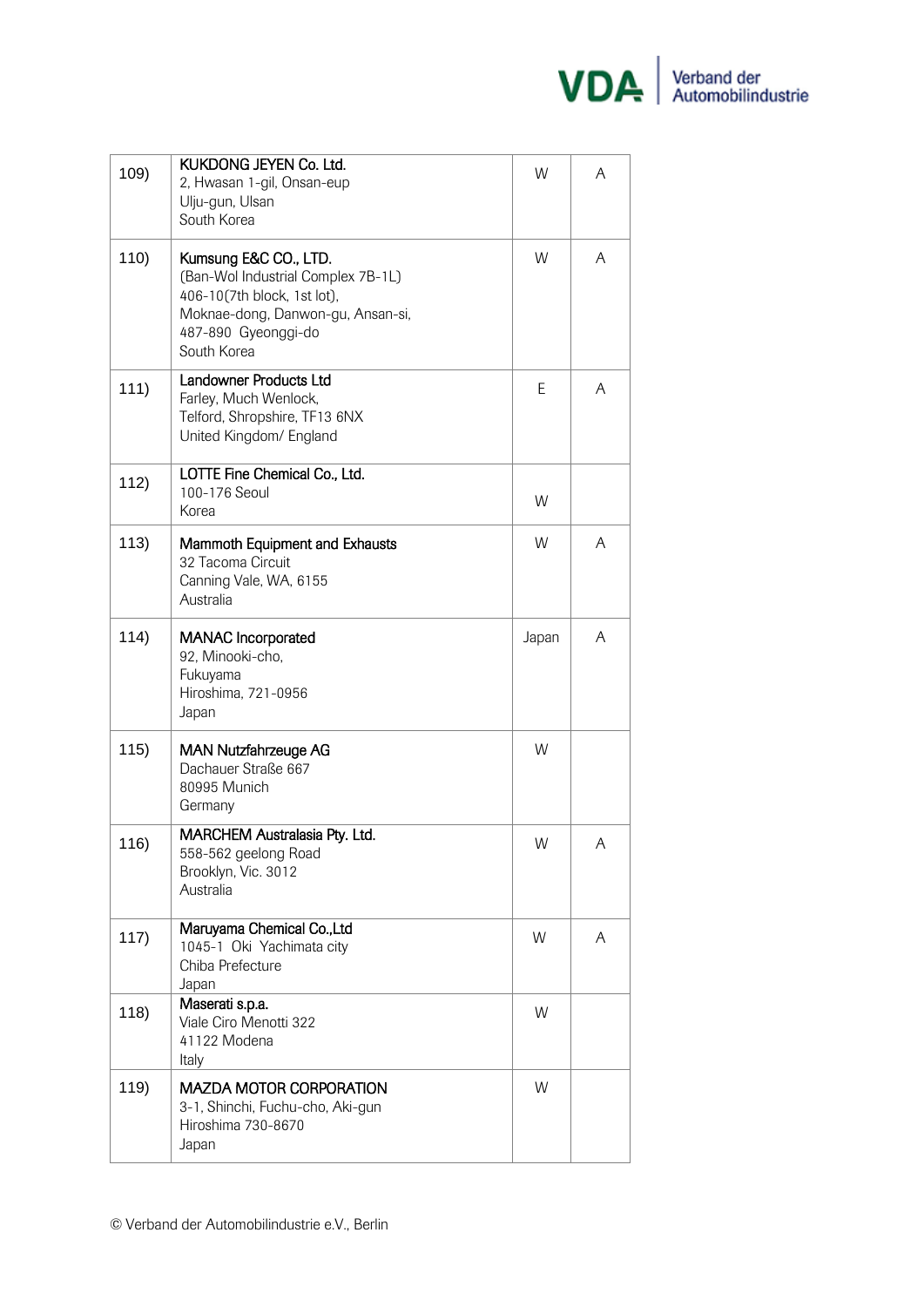

| 120) | Mekser Yapı İnşaat Ltd Şti<br>Holding: Meksis Mekanik<br>Sistemler İmalat ve Müh. San A.Ş.<br>ASO 2. Sanayi Bölgesi 2009 Cad. No: 8<br>Türkobası Köyü Sincan / ANKARA<br>Turkey                          | W     | A |
|------|----------------------------------------------------------------------------------------------------------------------------------------------------------------------------------------------------------|-------|---|
| 121) | Mitsubishi Chemical Corp.<br>1-1, Marunouchi 1-chome<br>Chiyoda-ku<br>Tokyo 100-8251<br>Japan                                                                                                            | Japan |   |
| 122) | Mitsubishi Motors Corporation<br>Diesel Engine System Engineering<br>EV and Powertrain Engineering Management Dept.<br>1, Nakashinkiri, Hashime-cho, Okazaki<br>Aichi Pref., Zip: 444-8501<br>Japan      | W     |   |
| 123) | MITSUI CHEMICALS, INC.<br>Shiodome City Center, 1-5-2<br>Higashi-Shimbashi, Minato-ku<br>Tokyo 105-7117<br>Japan                                                                                         | W     |   |
| 124) | M-Standard JLLC<br>Malinovka village vicinity<br>Borovlyanski selsovet, 32<br>223053 Minsk region<br>Russland/ Republic of Belarus                                                                       | W     | A |
| 125) | Muromachi Chemicals INC<br>1-38-5, Shinkattachi, Omuta<br>Fukuoka, 836-0895<br>Japan                                                                                                                     | Japan | A |
| 126) | Mycorporation<br>3-3-16 Mizuhai, Higasi Osaka-shi<br>Osaka T 578-0921<br>Japan                                                                                                                           | Japan |   |
| 127) | Mysute & Bluetiger Mysute Insaat<br><b>Turizm Danismanlik Mumessillik</b><br>Dis. Ticaret LTD. Sirketi<br>Ordu Caddesi No. 291, Laleli Is Merkezi Kat. 8 D. 81<br>34810 Laleli Fatih/ Istanbul<br>Turkey | W     | A |
| 128) | NANKAI Chemical Co., LTD<br>Yotsubashi Star Bldg. 1-12-19,<br>Minamihorie, Nishi-Ku,<br>Osaka 550-0015<br>Japan                                                                                          | Japan | A |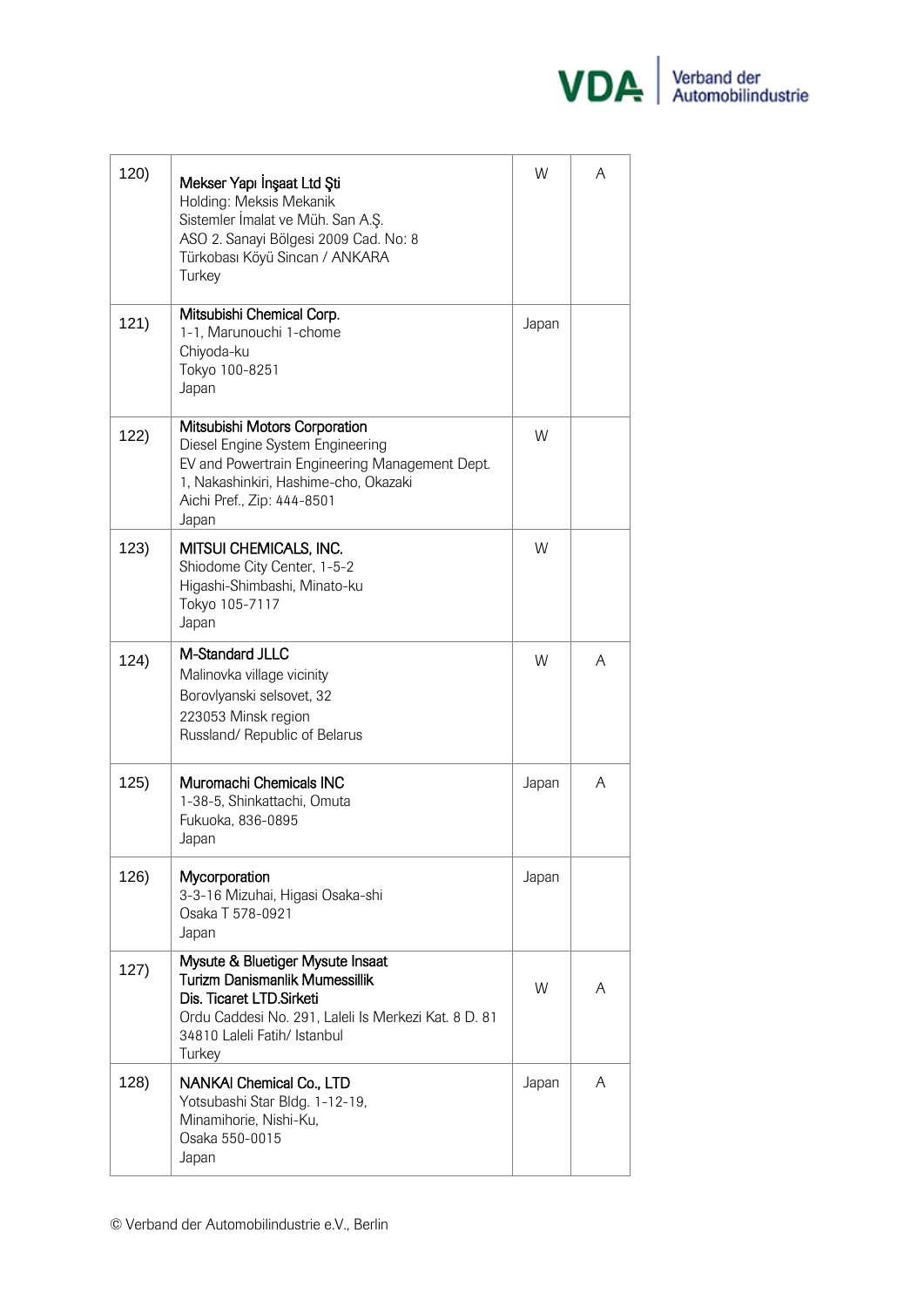

| 129) | Niagara LLC<br>603016 Nizhniy Novgorod<br>Monastyrka street 13 A<br>Russian Federation                                                                                   | W     | A |
|------|--------------------------------------------------------------------------------------------------------------------------------------------------------------------------|-------|---|
| 130) | Nissan Chemical Corporation<br>5-1, Nihonbashi 2-Chome, Chuo-ku,<br>Tokyo 103-6119<br>Japan                                                                              | Japan |   |
| 131) | Nissan Diesel Motor Co., Ltd.<br>Saitama<br>Japan                                                                                                                        | W     |   |
| 132) | NISSAN JIDOSHA KABUSHIKI KAISHA<br>(also trading as NISSAN MOTOR CO., LTD.), No.2<br>Takaracho, Kanagawa-ku,<br>Yokohama-shi, Kanagawa-ken, 220-8623<br>Japan            | W     | A |
| 133) | Novax Material & Technology Inc.<br>33855 No. 31, Ln 142, Sec. 2, Nankan Road,<br>Luzhu Township, Taoyuan Country<br>Taiwan                                              | W     | A |
| 134) | Noxdown Ltd.<br>Unit 5, Elvington Industrial Estate<br>York YO41 4AR<br>England/ Great Britain                                                                           | E     | A |
| 135) | NPL BlueSky Automotive Pvt Ltd.<br>B 601 - Lotus coporate Park, Ram Mandir Lane<br>Jay Couch Junction, Western Express Highway<br>Goregaon - (E) - Mumbai 40063<br>India | W     | A |
| 136) | AO Obninskorgsintez<br>Inn 4025415519, Kievskoe Shosse, 57<br>249032 Obninsk<br>Russian Federation                                                                       | W     | A |
| 137) | OLMA d.o.o.<br>Poljska pot 2, p.p. 2716<br>1001 Ljubljana<br>Slovenija                                                                                                   | E.    | A |
| 138) | <b>OMV Aktiengesellschaft</b><br>Trabrennstrasse 6-8<br>1020 Vienna<br>Austria                                                                                           | W     |   |
| 139) | Opel Automobile GmbH<br>Bahnhofsplatz<br>65423 Rüsselsheim<br>Germany                                                                                                    | W     |   |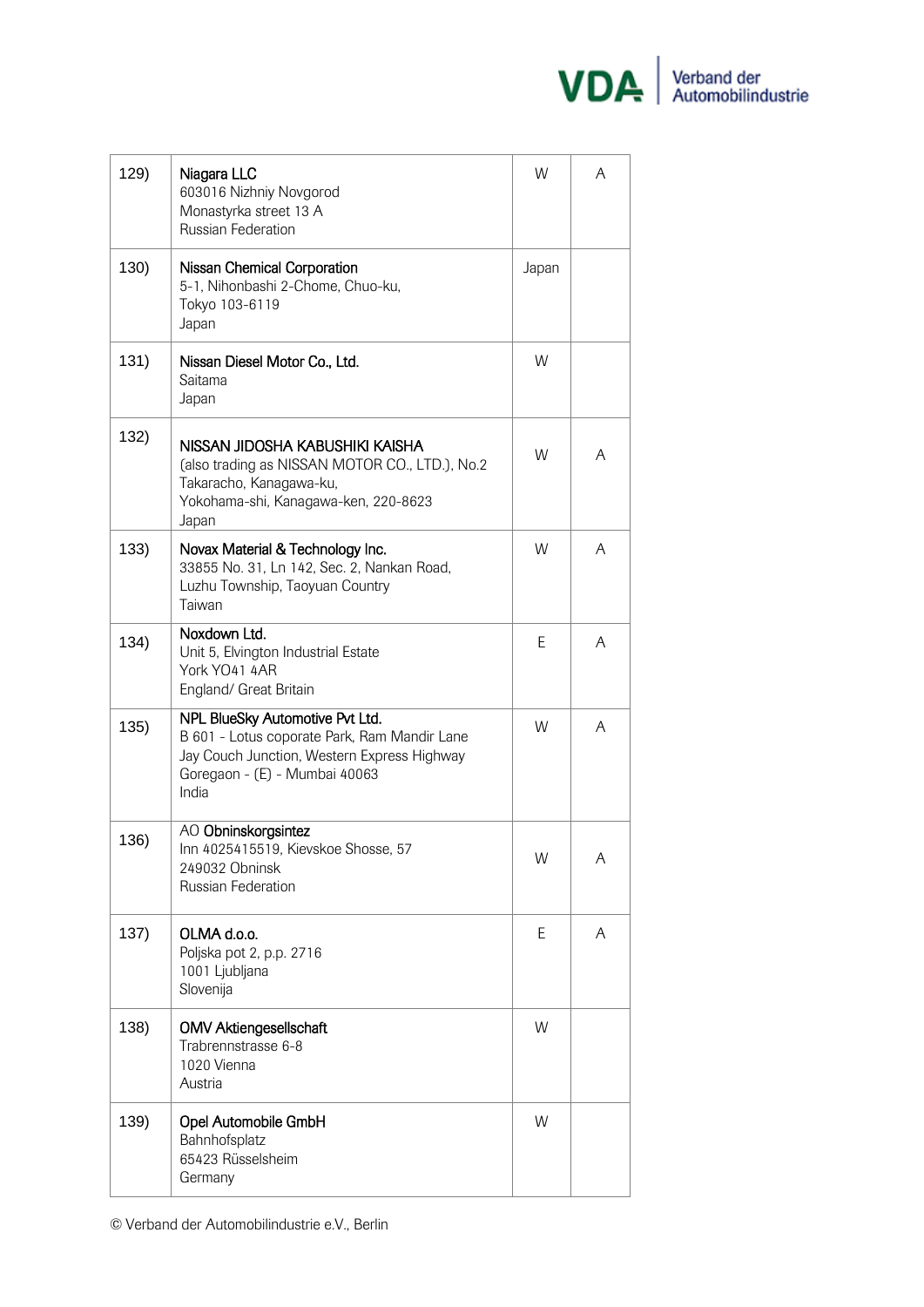

| 140) | Opet Petrolcülük A.Ş.<br>Barbaros Mah. Gelincik Sokak No: 4-A<br>Ataşehir İstanbul<br>Turkey                                            | W | A |
|------|-----------------------------------------------------------------------------------------------------------------------------------------|---|---|
| 141) | OPTY CO.,LTD<br>133 Takamatsu, Kawagoe-cho, Mie-gun,<br>510-8121 Mie-Pref<br>Japan                                                      | W | A |
| 142) | Osung Co.Ltd.<br>58-3, Hangnam-ri, Onsan-eup,<br>Ulju-gun, Ulsan-Si 26310<br>South Korea                                                | W | A |
| 143) | ÖZÇAĞDAŞ PETROL İNŞ.ve SAN.LTD.ŞTİ.<br>Interblue<br>Akçaburgaz Mah. Muhsin Yazıcıoğlu<br>Cad. No:18/1 Esenyurt 34552 Istanbul<br>Turkey | W | A |
| 144) | pars sookht farayand garmsar (PSF)<br>NO 10, 5th Pajoohesh St.,<br>Garmsar, Semnan<br>1000780689<br>I.R. IRAN                           | W | A |
| 145) | Petrokemija, Plc<br>Fertilizer Co.<br>Aleja Vukovar 4<br>HR-44320 Kutina<br>Croatia                                                     | W | A |
| 146) | Petrol Ofisi A.S.<br>Ayazaga Eski Buyukdere Cad., No:37 Maslak<br>34398 Istanbul<br>Turkey                                              | W |   |
| 147) | PEUGEOT S.A.<br>75 avenue de la Grande Armeé<br>75116 Paris<br>France                                                                   | W |   |
| 148) | Piusi S.p.A.<br>Via Pacinotti 16/A<br>46029 - Suzzara (MN)<br>Italy                                                                     | W | A |
| 149) | Polisan Holding A.S.<br>Diliskelesi mevkii 41455<br>Gebze Kocaeli<br>Turkey                                                             | W | A |
| 150) | Prosperco Petrochemical Inc.<br>No. 29., Zhuye Ln., Renwu Dist.<br>Kaohsiung City 81448<br><b>TAIWAN</b>                                | W | A |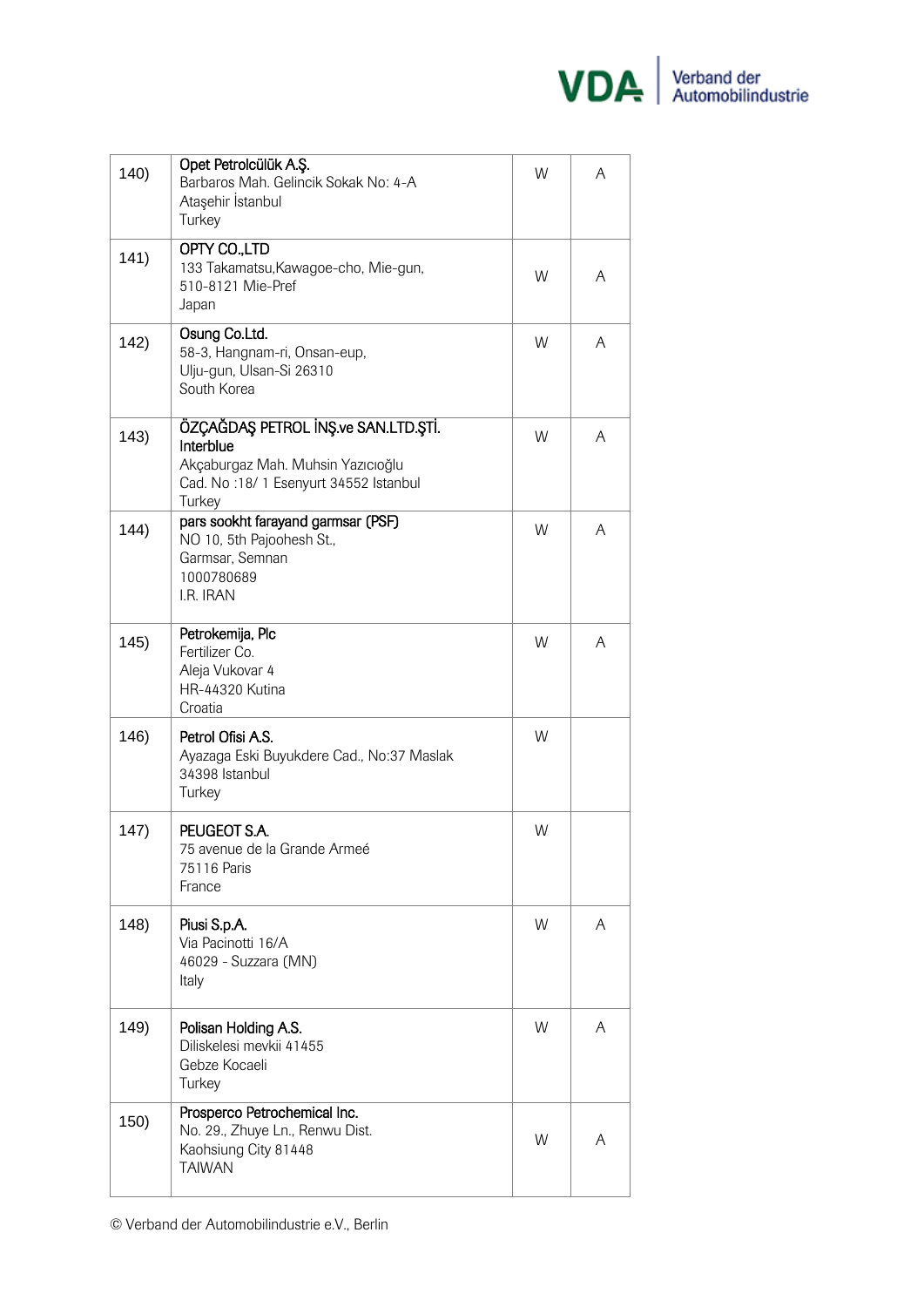

| 151) | Rasika Motors Pvt.Ltd. (Inabgo Division)<br>Plot No: C-1/22, Near Neolite Blocks, Five Star<br>MIDC, Kagal- 416236 Kolhapur. Maharshtra<br><b>INDIEN</b>                                                                                                               | W | A |
|------|------------------------------------------------------------------------------------------------------------------------------------------------------------------------------------------------------------------------------------------------------------------------|---|---|
| 152) | <b>RENAULT s.a.s.</b><br>Société par Actions Simplifiée<br>13-15 quai Le Gallo<br>92100 Boulogne-Billancourt<br>France                                                                                                                                                 | W |   |
| 153) | Rugao Nanhai Water Treatment Co, Ltd<br>25 Group, 226571 South Dongchen Village,<br>Dongchen town, Rugao city, Jiangsu province<br><b>CHINA</b>                                                                                                                        | W | A |
| 154) | Saibaba Polymers Technologies Pvt Ltd.<br>Plot No: 153, SEIE, Shivarampally<br>Kattedan Hyderabad, Telangana 500077<br>India                                                                                                                                           | W | A |
| 155) | Scania CV AB<br>15187 Södertälje<br>Sweden                                                                                                                                                                                                                             | W |   |
| 156) | <b>Shandong NewBlue Enviroment</b><br>Protection & Technology Co., Ltd<br>Room 1603, Yanyuan Science Park of Peking<br>University, Blue Wisdom Valley, No.6888,<br>Jiankang East Street, High-tech Development Zone<br>261205 Weifang, Shandong Province<br>P.R. China | W | A |
| 157) | <b>Shell International Limited</b><br>C/O TASCO Europe<br>P.O.Box 25007, Glasgow G1 3WD<br>UK                                                                                                                                                                          | W |   |
| 158) | Shenzhen Jimmy Chemical Technology Co., Ltd.<br>Jimmy Industry Park, No. 445<br>Donghai Avenue, Yantian District<br>Shenzhen City, 518083 Guangdong Province<br>P.R. China                                                                                             | W | A |
| 159) | Shenzhen Yutong Petroleum Chemical Technology<br>Co., Ltd.<br>Jimmy Industry Park, No. 445<br>Donghai Avenue, Yantian District<br>Shenzhen City, 518083 Guangdong Province<br>P.R. China                                                                               | W | A |
| 160) | Shinnihon Kasei Co., Ltd.<br>9039 Goi, Ichihara-City,<br>Chiba-ken, 290-0056<br>Japan                                                                                                                                                                                  | W | A |
| 161) | Sichuan Meifeng Chemical Industry Co., Ltd<br>10 Yinghua South Road<br>Deyang City, Sichuan Province, 618000<br>P.R. CHINA                                                                                                                                             | W | A |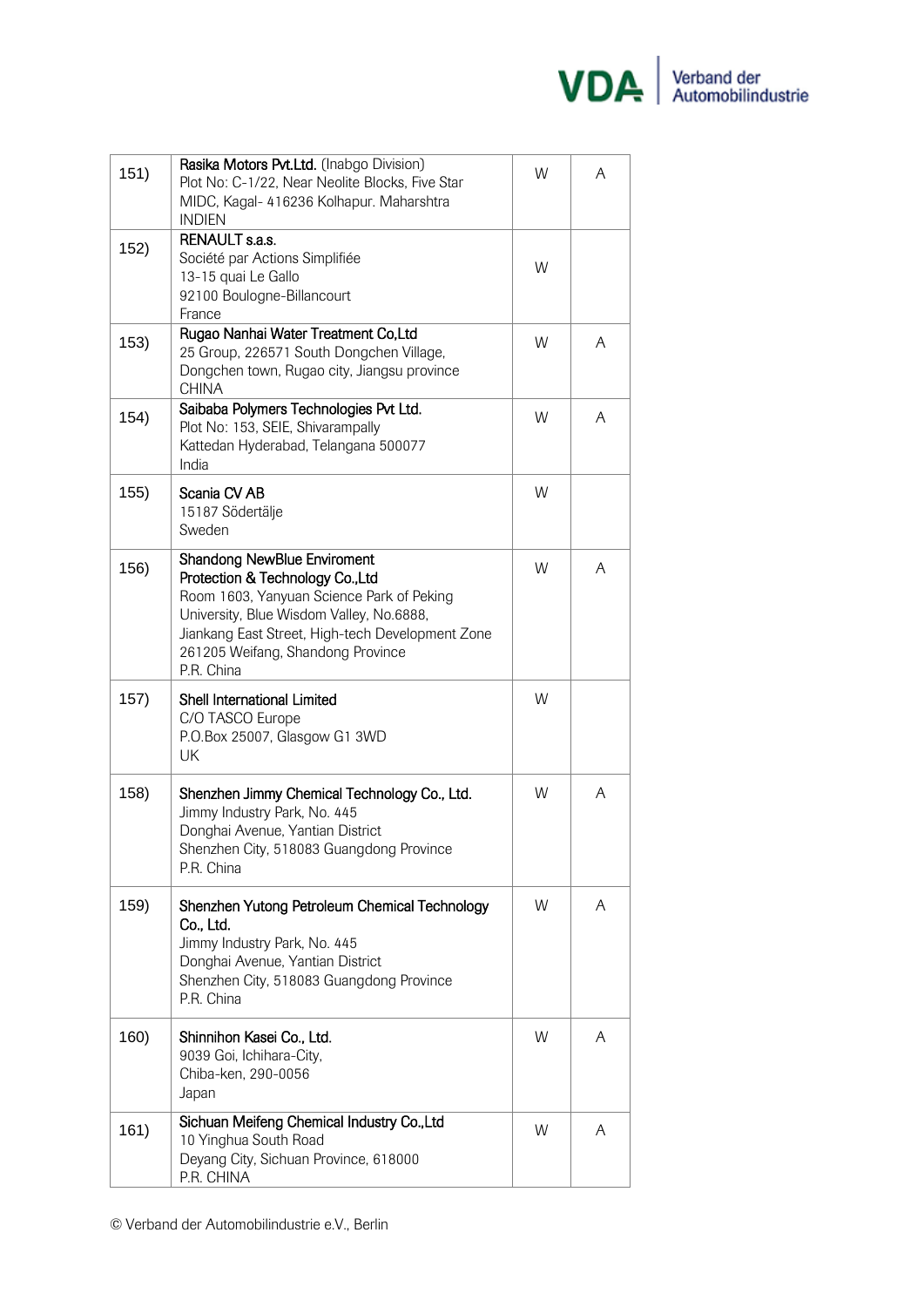

| 162) | <b>SKW Stickstoffwerke Piesteritz GmbH</b><br>Möllensdorfer Straße 13<br>06886 Lutherstadt Wittenberg<br>Germany                             | E     |   |
|------|----------------------------------------------------------------------------------------------------------------------------------------------|-------|---|
| 163) | Smyrna Kimya Ltd.Sti.<br>A.O.S.B. 10016<br>Sok.No:34 Cigli /Izmir<br>Turkey                                                                  | W     | A |
| 164) | SOCIEDAD COMERCIAL ZAVA S.A.<br>Coronel de la Quintana 347<br>Independencia, Santiago, R.U.T.: 76.134.702-0<br>Chile                         | W     | A |
| 165) | Spectrum Fluid Technologies<br>52 Buckler Road Wangaratta<br>VIC, 3677<br>Australia                                                          | W     | A |
| 166) | Stamicarbon B.V.<br>Mercator 3<br>6135 KW Sittard<br>The Netherlands                                                                         | W     | A |
| 167) | Standard Greases & Specialities Pvt Ltd.<br>101, Ketan Apartments, 233 R.B.Mehta Marg,<br>Ghatkopar (E), Mumbai 400077, Maharashtra<br>India | W     | A |
| 168) | <b>Sunbake Company Limited</b><br>5-8, Higashi-Shinagawa 2 Chrome<br>Shinagawa ku, Tokyo<br>Japan                                            | Japan | A |
| 169) | Taiki Chemical Industries Co, Ltd.<br>812-0055 Fukuoka-shi, Fukuoka-ken<br>1-9-4 Higashihama, Higashi-ku<br>Japan                            | Japan | A |
| 170) | Taiwan EcoBlue Co., Ltd.<br>No. 11, Lane 229, Changxing Road, Sec. 3<br>Luzhu Township, Taoyuan Country, 33852<br>Taiwan                     | W     | A |
| 171) | team energie GmbH & Co. KG<br>Otternhägener Strasse 8a<br>30826 Garbsen<br>Germany                                                           | E     |   |
| 172) | <b>Tennants Distribution Limited</b><br>Hazelbottom Road, Cheetham<br>Manchester M8 0GR,<br>UK                                               | Ε     |   |
| 173) | The Beaming Co., Ltd.<br>8F, No. 168,<br>Song Jiang Road, Tapei<br>Taiwan, R.O.C.                                                            | W     | A |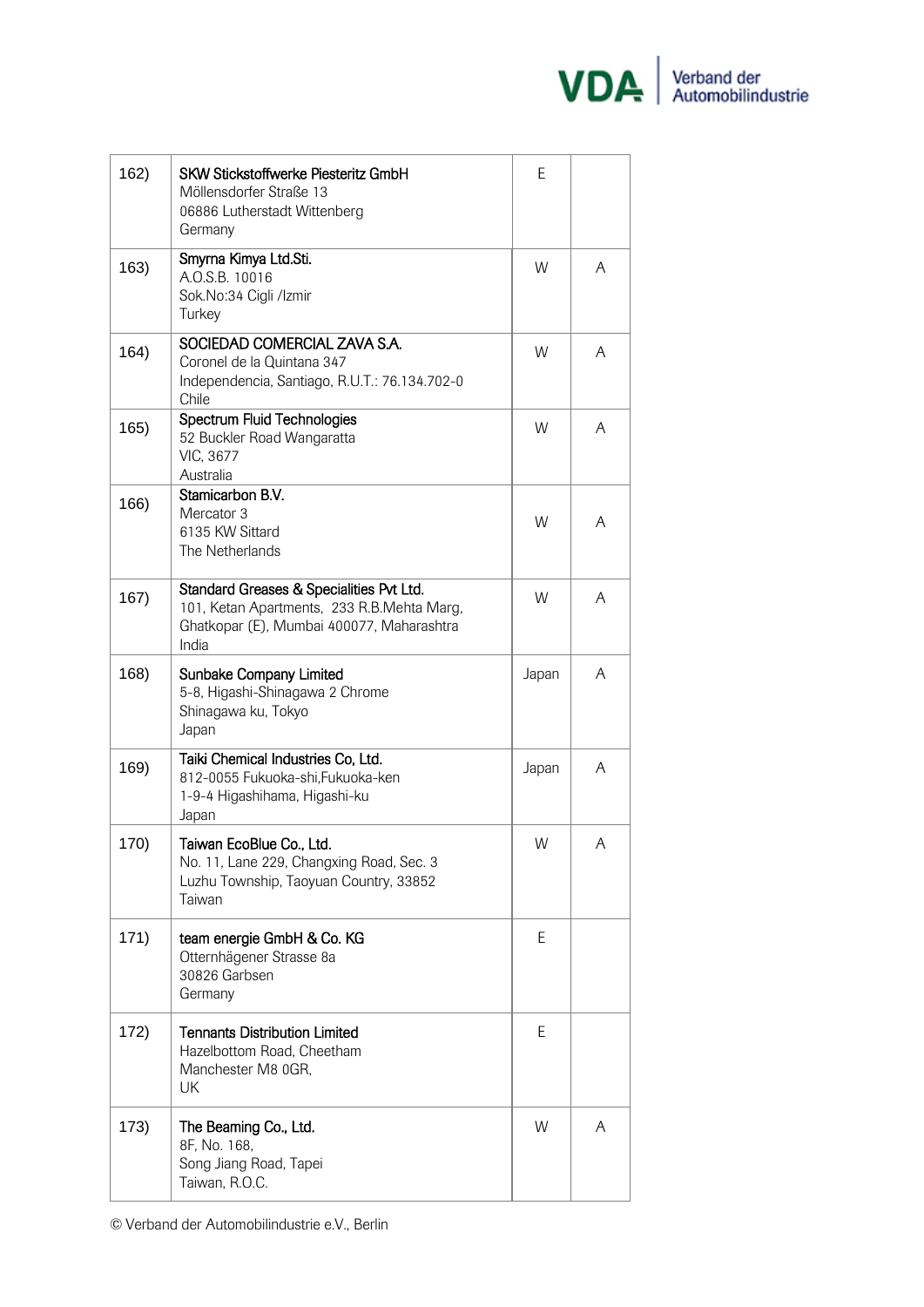

| 174) | Top Blue LTD<br>Industrial area Eastern<br>P.O. Box 60470 - 8103 Paphos<br>Cyprus                                                                             | E     | A |
|------|---------------------------------------------------------------------------------------------------------------------------------------------------------------|-------|---|
| 175) | TOTAL S.A.<br>24, Cours Michelet, La Défense 10<br>92800 Puteaux<br>France                                                                                    | W     |   |
| 176) | <b>Toyota Motor Corporation</b><br>1, Toyota-cho, Toyota-shi,<br>AICHI, 471-8571<br>Japan                                                                     | W     |   |
| 177) | <b>Tradiax Blue GmbH</b><br>Mittelstrasse 1<br>58285 Gevelsberg<br>Germany<br>Production: Lagerstr. 8<br>45549 Sprockhövel                                    | W     | A |
| 178) | True Blue Solutions Pty Ltd<br>Mailing/ Office: Po Box 1032 Windsor NSW 2756<br>Production: 5/49 Princess Street, Riverstone 2756<br>Australia                | W     | A |
| 179) | TRUSACO S.L.<br>Pol. Ind. EL Campillo<br>C/ Alemania, S/N<br>50800 Zuera (Zaragoza)<br>Spain                                                                  | E     | A |
| 180) | Tsaki OOD<br>Company: Kostinbrod - 2230, 9<br>Sofia str. - bivsh Stopanski dvor (zad Olineza).<br>Office: Sofia 1309, g.k. Sveta Troitsa, bl. 172<br>Bulgaria | E     | A |
| 181) | Türkcü Kimya<br>Lale Sanayi Sitesi 1. Blok No 24<br>500001 Nevsehir<br>Turkey                                                                                 | W     | Α |
| 182) | <b>TWINTEC AG</b><br>Eduard-Rhein-Straße 21 - 23<br>53639 Königswinter<br>Germany                                                                             | E     |   |
| 183) | Umai Chemical Co., Ltd.<br>Naruto City/ Tokushima 772-0001<br>Japan                                                                                           | Japan |   |
| 184) | Van Raak Chemicals NV<br>Toekomststraat 1<br>2381 Ravels<br>Belgium                                                                                           | E     | A |